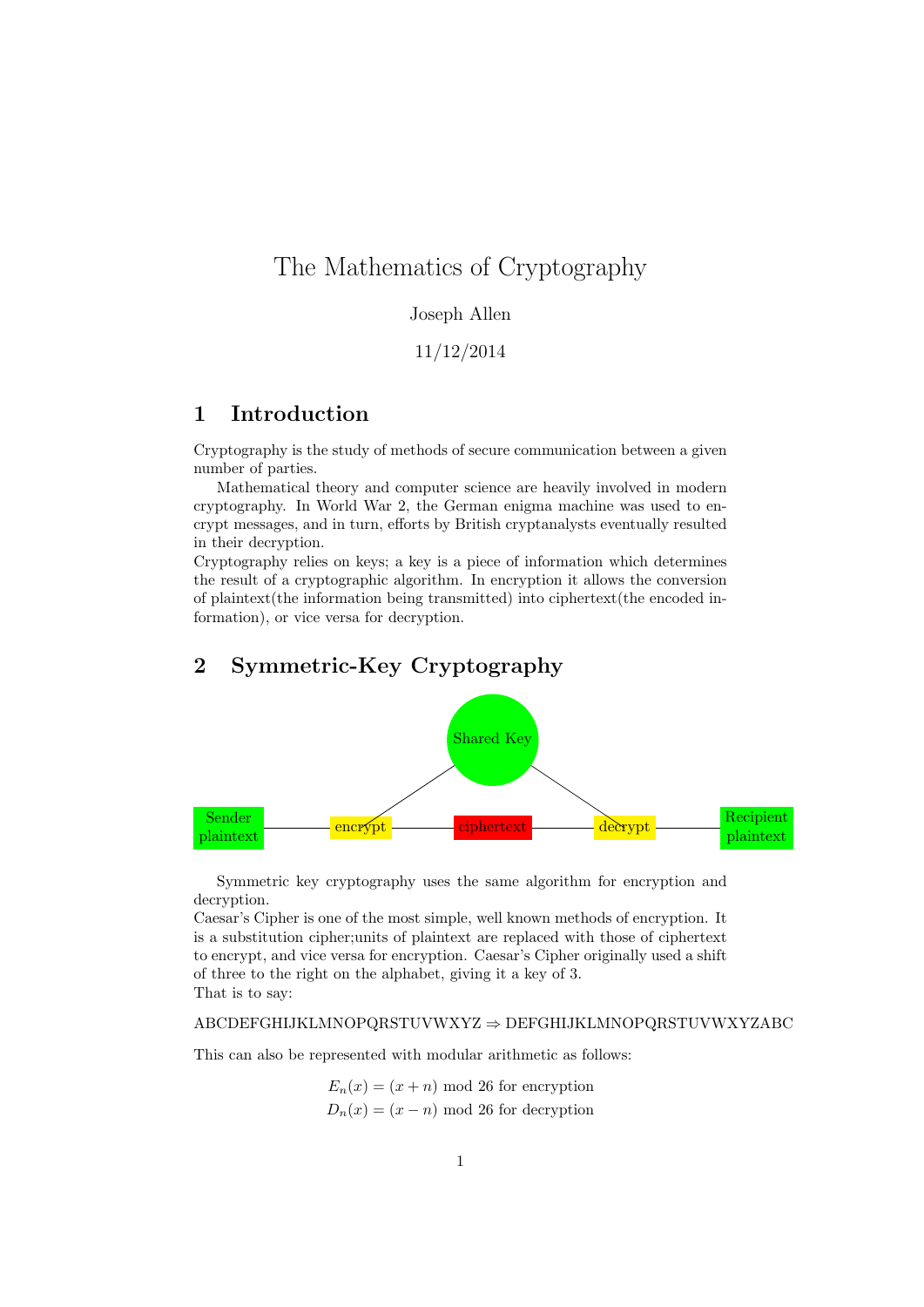This can be coded in python:

key = ['a', 'b', 'c', 'd', 'e', 'f', 'g', 'h', 'i', 'j', 'k', 'l', 'm', 'n', 'o', 'p', 'q', 'r', 's', 't', 'u', 'v', 'w', 'x', 'y', 'z']

And the code for encryption:

```
def basicencrypt(s):
    ^{\rm H~H~H}This function takes a string of plaintext and produces a string of ciphertext
    Input: String of plaintext
    Output: Encrypted string of ciphertext
    ^{\rm{m}} ""
    c = "" #string of ciphercode
    f = 0for n in s:
         for k in range(len(key)):
              if n == key[k]:
                  if k \leq 22:
                       f = k + 3c += key[f]elif k == 23:
                       c += key[0]elif k == 24:
                       c += key[1]elif k == 23:
                       c += key[2]return c
   And the code for decryption:
def basicdecrypt(s):
    ^{\prime\prime\prime\prime\prime\prime\prime}This function takes a string of ciphertext and produces a string of plaintext
    Input: String of ciphertext
    Output: Encrypted string of plaintext
    ^{\prime\prime\prime\prime\prime\prime\prime}p = "" #string of plaintext
    f = 0for n in s:
         for k in range(len(key)):
              if n == key[k]:
                  if k \ge 3:
                       p \leftarrow \text{key}[k-3]elif k == 0:
                      p \leftarrow \text{key}[-3]elif k == 1:
                       p += key[-2]elif k == 2:
                       p += key[-1]return p
```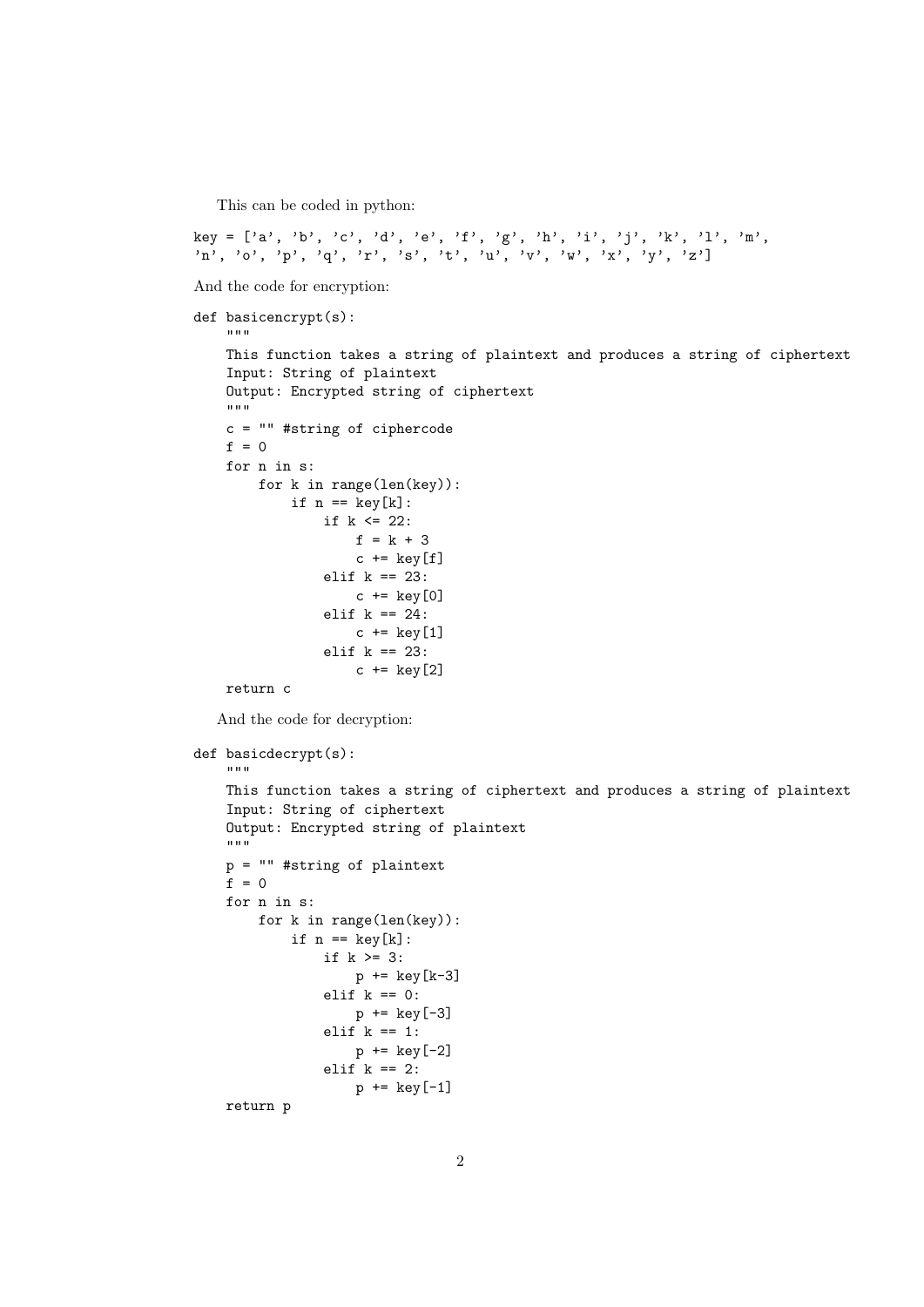## 3 Asymmetric-Key Cryptography



In asymmetric-key cryptography, also known as public key cryptography, the usage of different keys has numerous benefits.Despite being mathematically related, it is incredibly difficult to compute the private key from the public one. This prevents the lapse in security should a key become compromised, and allows fewer keys between a greater number of people. Prime numbers are used as keys, as factoring large primes is a very time consuming task and therefore very difficult with higher bit encryptions. For example:

Two distinct prime numbers, x and y, form private keys.

Their product,  $xy$ , is a public key.

If  $x = 101, y = 139$  then the product  $xy$  is 14039

The prime numbers used are smaller than usual, but the product is still time-consuming to factorise.

## 4 Cryptanalysis

Cryptanalysis is defined as finding and exploiting weaknesses within a cryptographic scheme, in order to gain access to its contents without requiring a key. The method used largely revovles around the encryption system. Asymmetric keys, due to their reliance on more complex mathematical problems, are more widely linked to greater mathematical research. Brute force attacks consist of systemetically iterating over every possible passcodes/keys until the correct one is found. The following is a piece of brute force code written to find a combination of lower case letters that make up a simple password.

```
def brute(c):
```

```
"" "
This function compiles a list of possible combinations of the number of letters
"" ""
count = 0possibilities = []
alphabet = 'abcdefghijklmnopqrstuvwxyz'
for n in range(len(c)):
    a = [i for i in alphabet]
    for y in range(n):
        a = [x+i for i in alphabet for x in a]
possibilities = possibilities + a
```